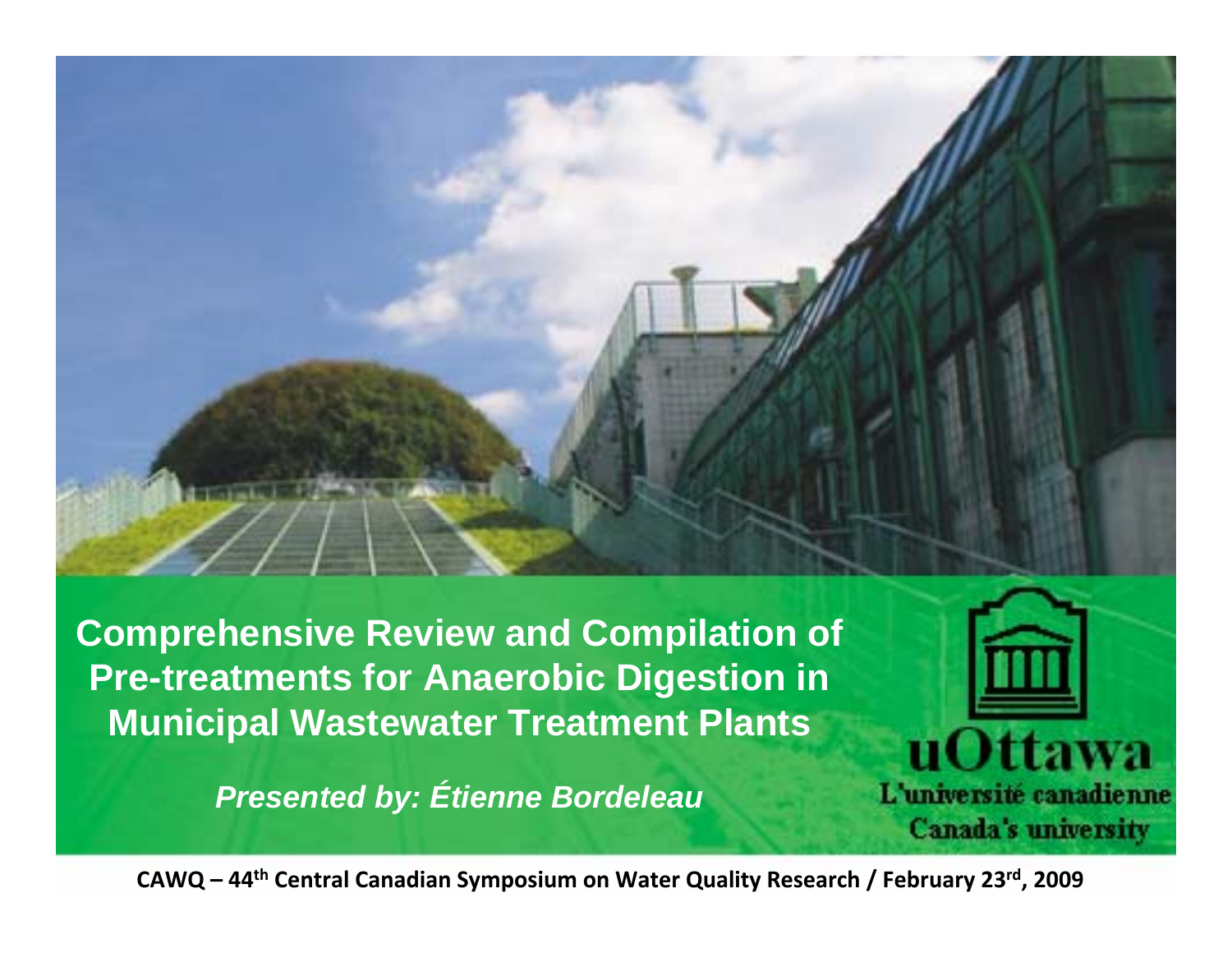## **OUTLINE**

### **The Presentation**



- $\Box$  Authors
- $\blacksquare$  Problem ...
- □ Solution ?
- Review Qualitative Results
- Review Quantitative Results
- Approach
- **Big Picture Analysis**
- □ Model Simulation Walkthrough
- **Summary**
- **Questions & Answers**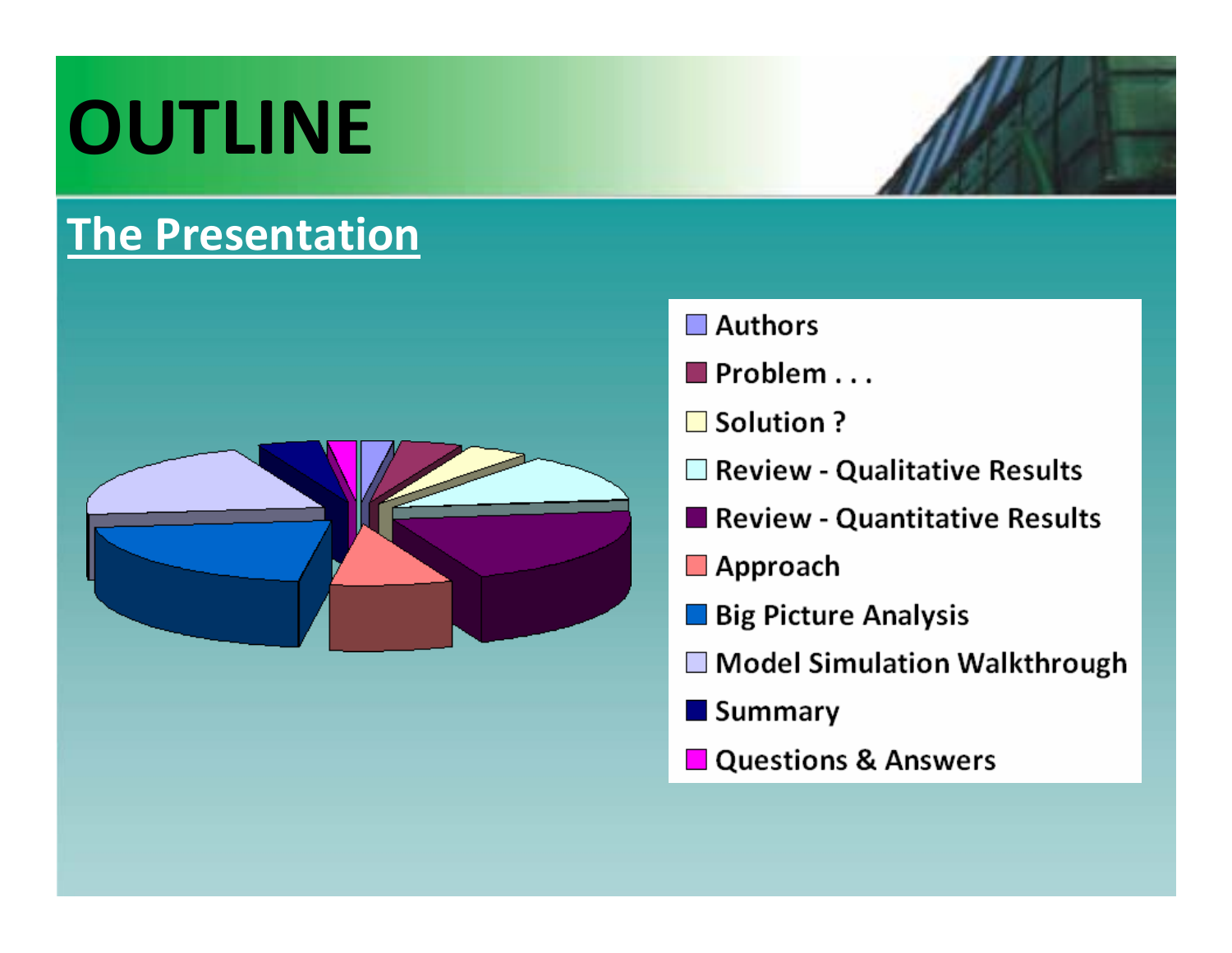### **AUTHORS**

#### **Who's Involved?**

#### R.L. Droste<sup>1</sup> & E.L. Bordeleau<sup>2</sup>

1 *Thesis supervisor, Department of Civil Engineering, University of Ottawa, Ottawa, ON, K1N 6N5*

2 *M.A.Sc. Environmental Engineering candidate, Department of Civil Engineering, University of Ottawa, Ottawa, ON, K1N 6N5*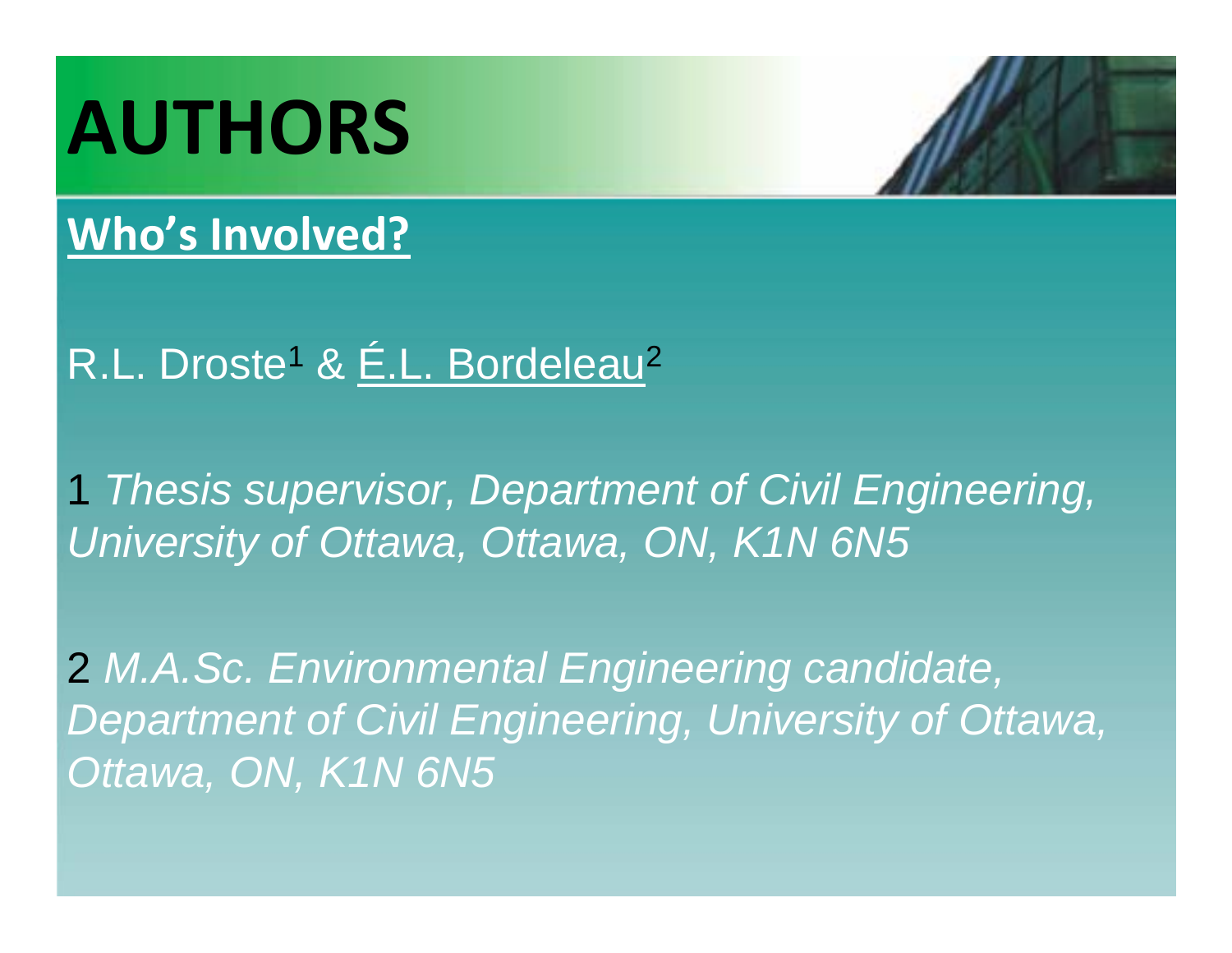### **PROBLEM . . .**

#### **What's Wrong?**

### **Populations – INCREASING Sludge land-use policies – MORE STRINGENT**

#### **Wastewater treatment plants can experience difficulties performing within** *constraints (environmental and financial)*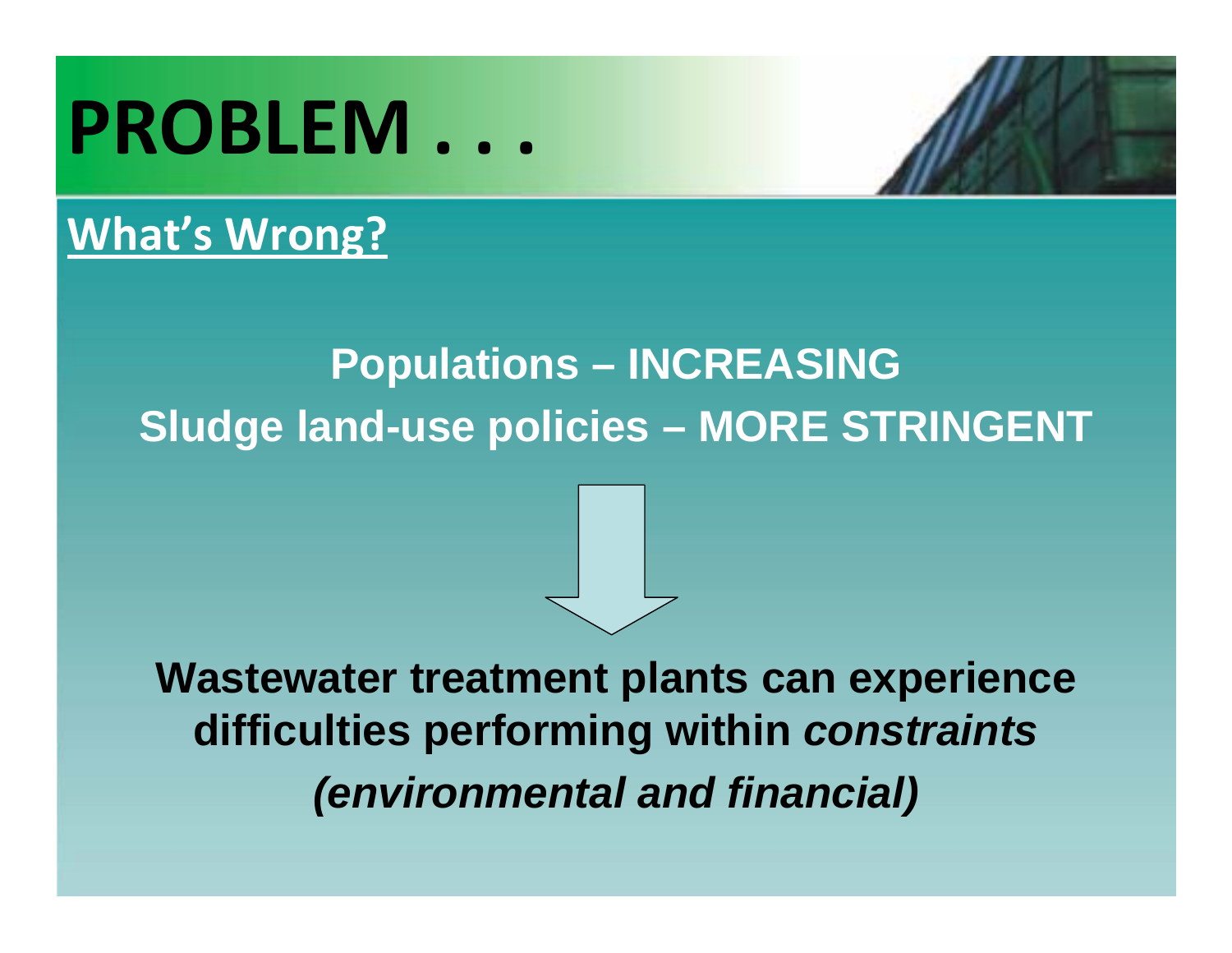### **SOLUTION . . .**

#### **Can Pre‐treatments Help?**

- **Hydrolysis considered as rate-limiting step**
- **Pre-treatments (P-Ts) improve degradation of secondary sludge (WAS) and can improve digestion**
- **Such P-Ts include mechanical, thermal, chemical, biological, and combinations of these**

**Where treatment plants have disproportionately high sludge handling/disposal costs, treat wastes of low biodegradability, and/or generate minimal daily biogas, P-Ts might be a sustainable improvement.**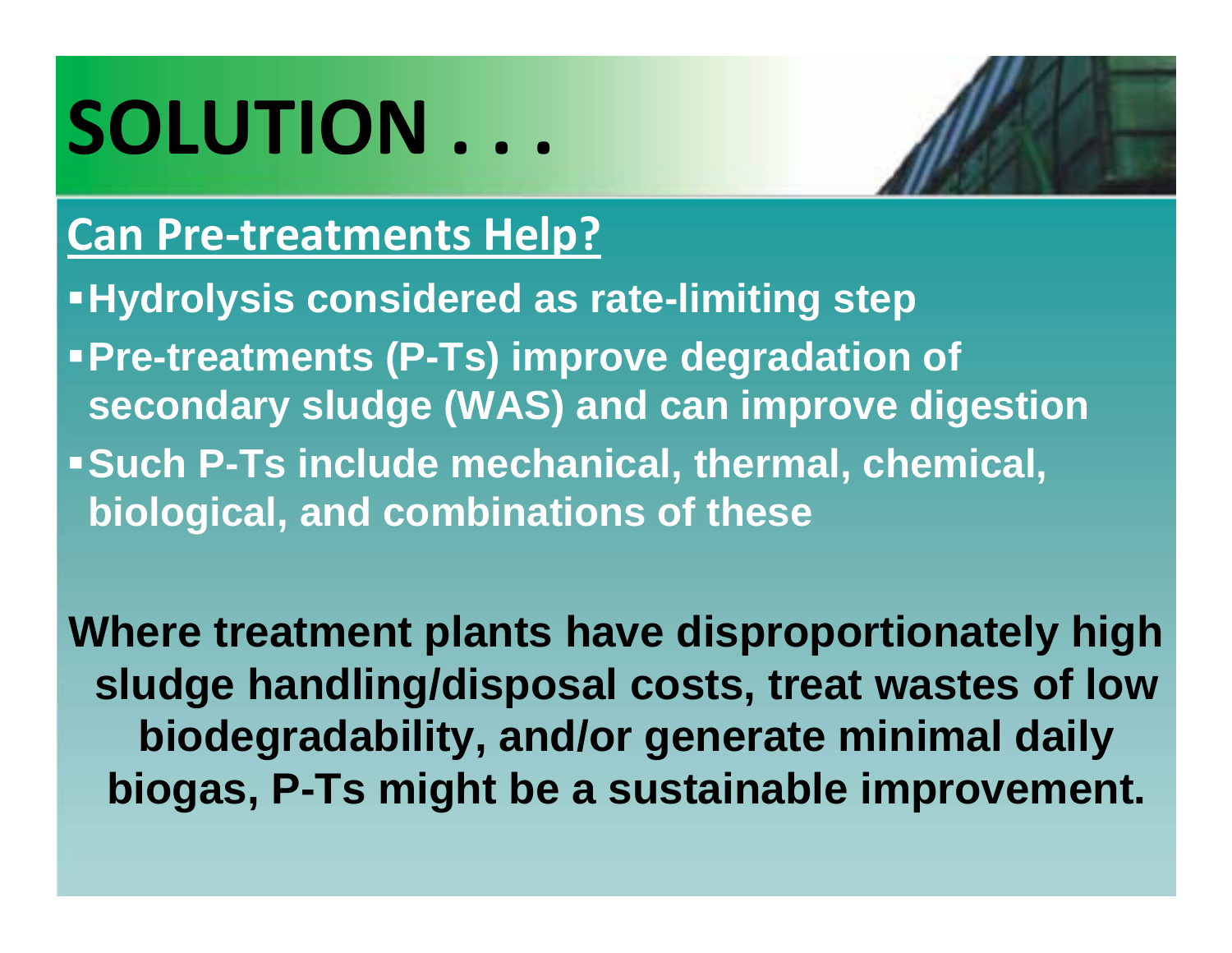### **LITERATURE REVIEW**

### **Qualitative Results**

|         |   |                       |                       | Nitrogen removal                  |
|---------|---|-----------------------|-----------------------|-----------------------------------|
|         |   |                       |                       | Phosphate generation              |
| ×       |   |                       | ×                     | Odour generation                  |
|         | x |                       |                       | Improved dewaterability           |
|         |   |                       |                       | <b>Corrosion/Fouling problems</b> |
|         |   |                       | ×                     | Operation and maintenance         |
| ×       |   |                       |                       | Energy consumption                |
|         |   |                       |                       | <b>Reliability of operation</b>   |
|         |   |                       |                       | Easy implementation               |
| THERMAL |   | CHEMICAL   ULTRASOUND | CHEMICAL<br>& THERMAI |                                   |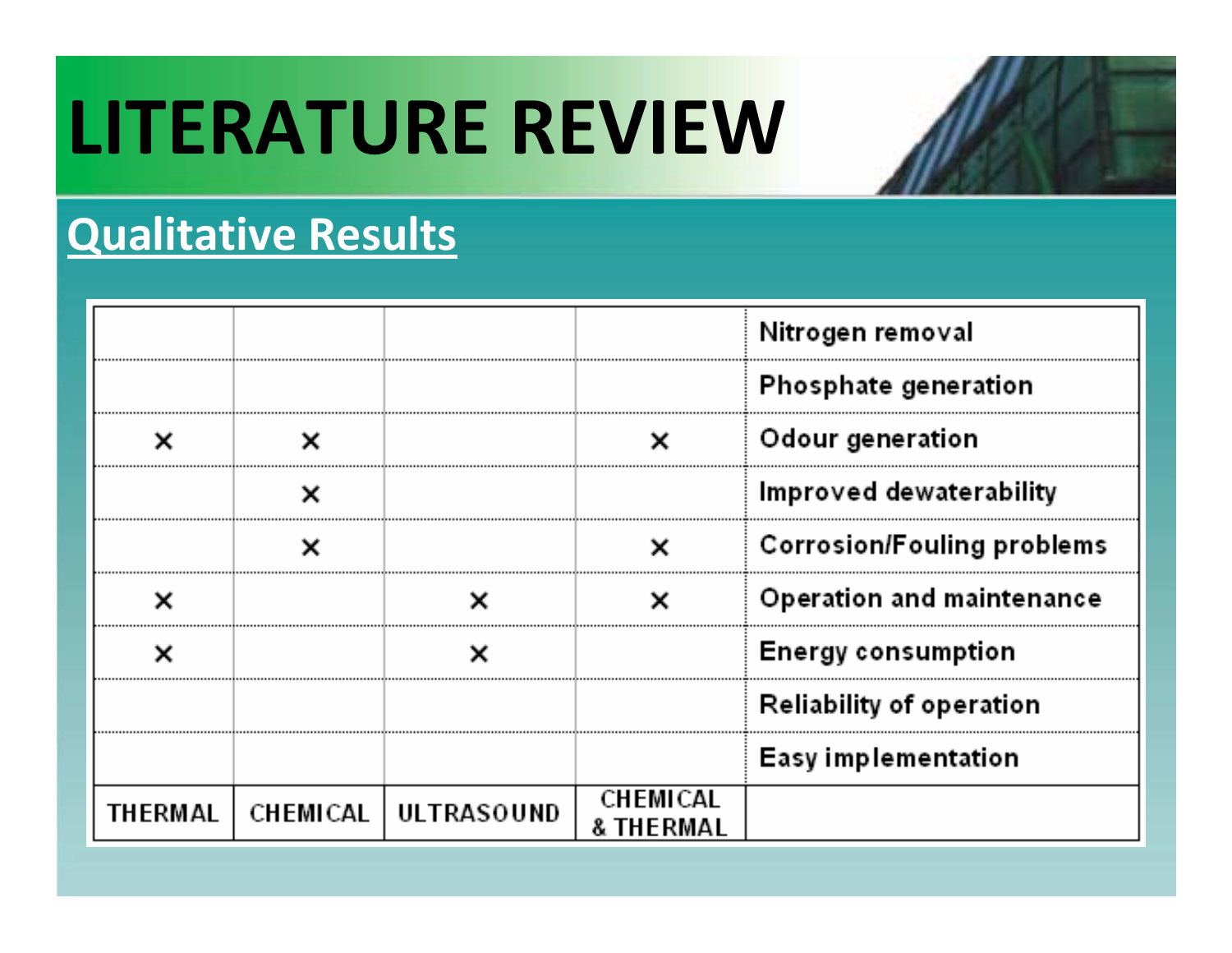### **LITERATURE REVIEW**

#### **Quantitative Results: VSS**



 $-51.2$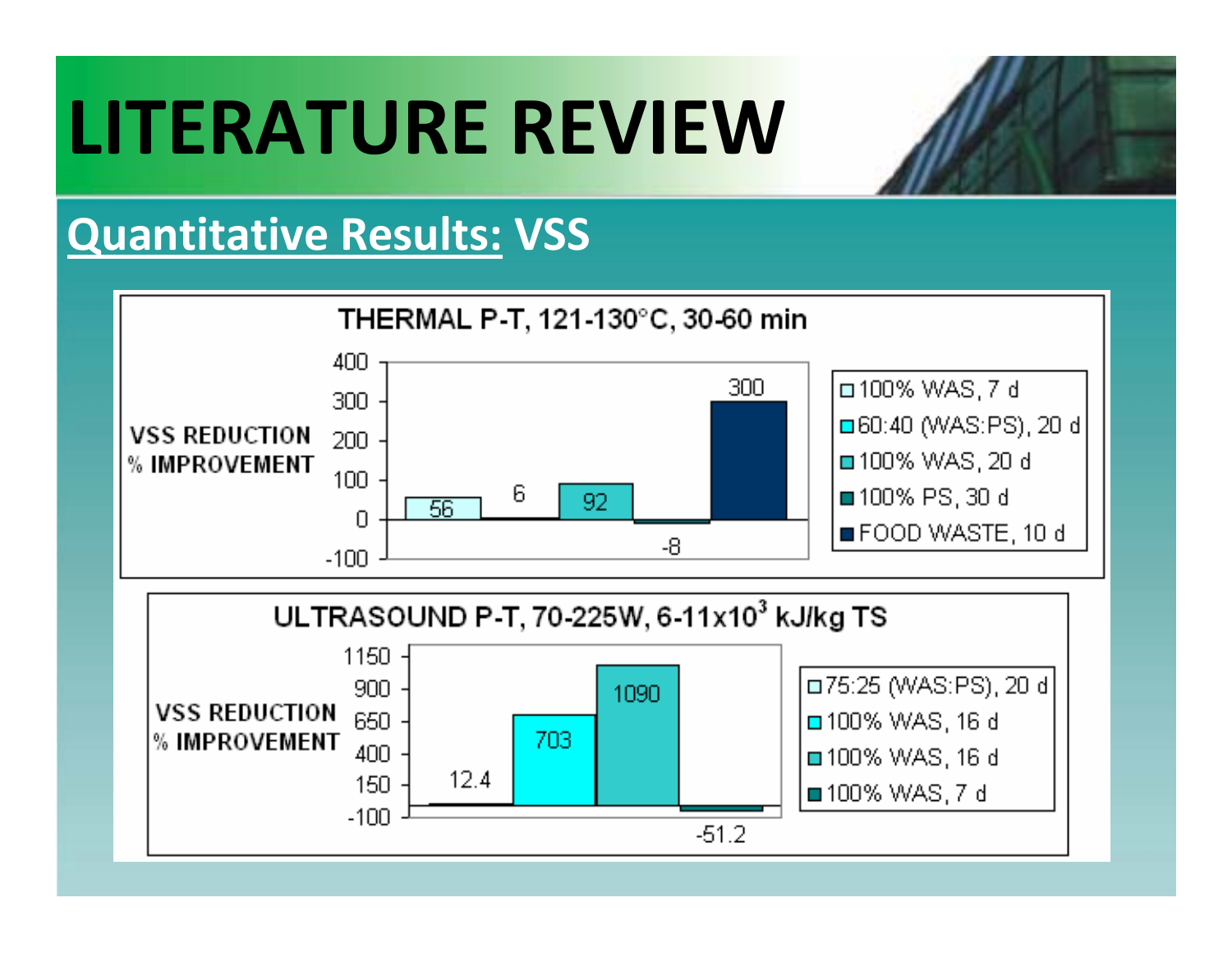### **LITERATURE REVIEW**



#### **Quantitative Results: Biogas**



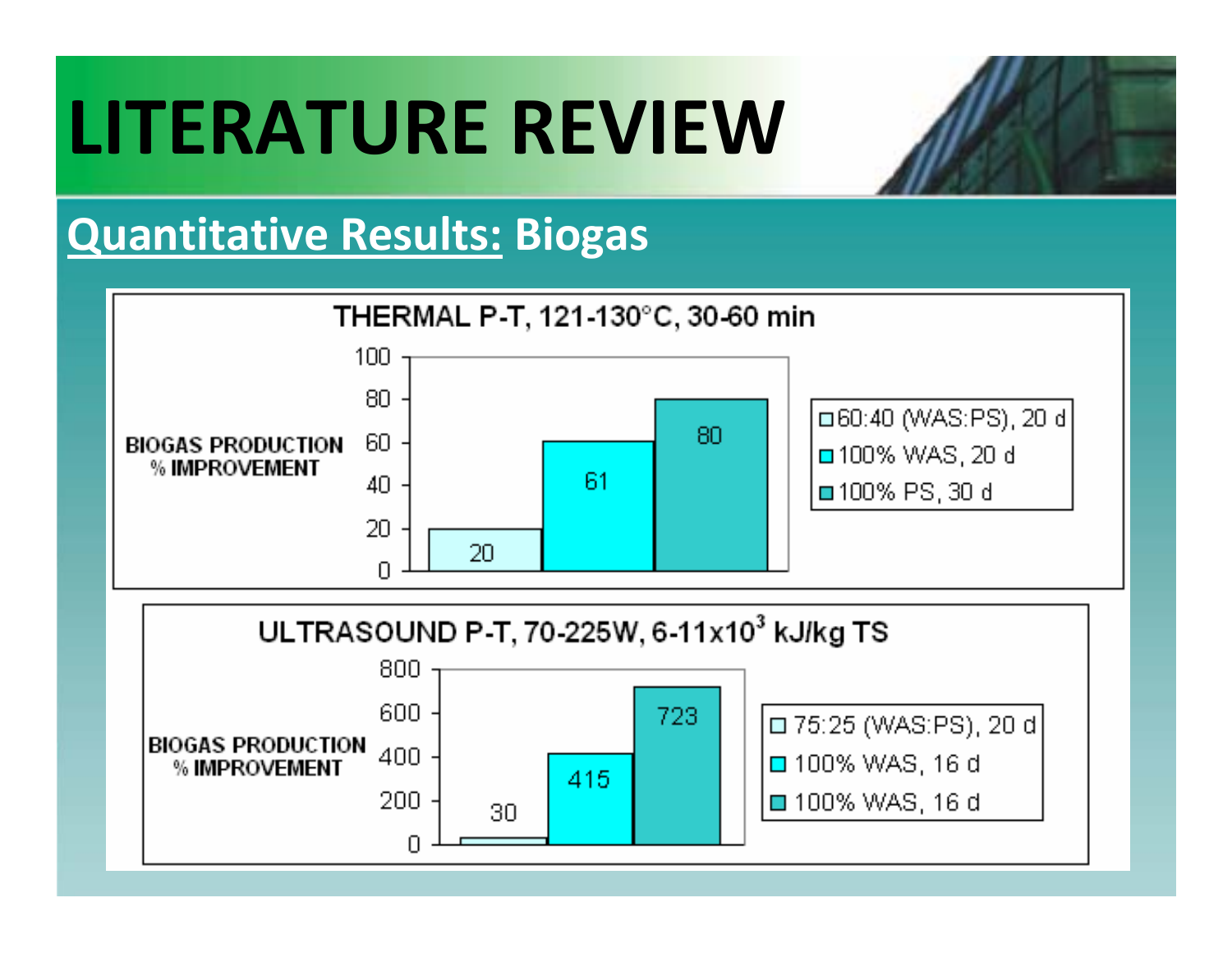### **APPROACH**

#### **Our Methodology**

- **Audit literature concerning bench-/pilot-/full-scale P-Ts**
- **Build database of reproducible and comparable data**
- **Contact industry to obtain unit capabilities/costs**
- **Develop a model that can prescribe a preferred P-T**
- **Evaluate the validity of the model's output**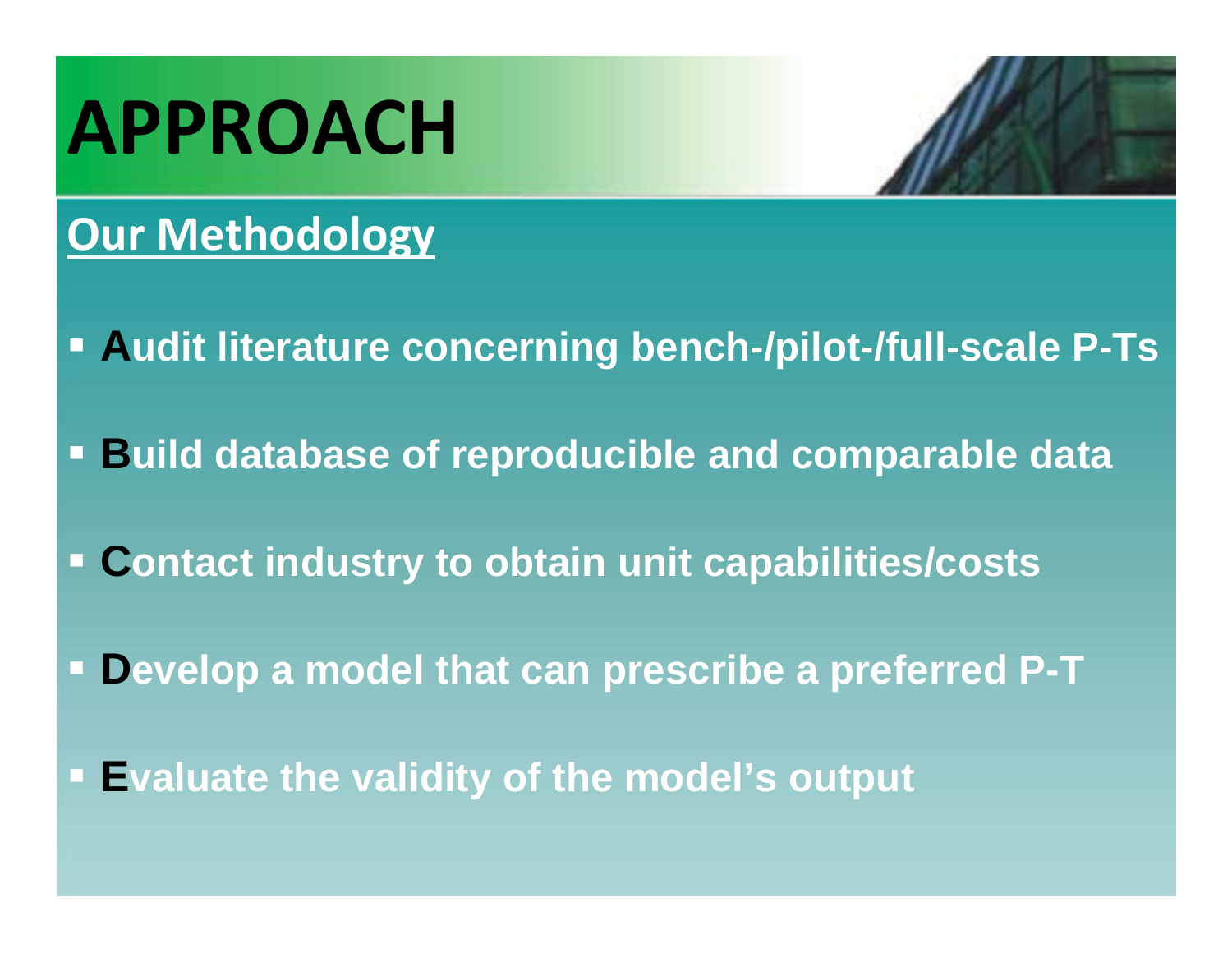### **APPROACH**

#### **Visualization**

|                 | $\overline{c}$ | D                       | Ε             | F                       | G                                                                                               | H             | п                       | J             | Κ                   | L                   | M                  | И        | $\circ$ | P                        | Q                       | $\overline{B}$       |
|-----------------|----------------|-------------------------|---------------|-------------------------|-------------------------------------------------------------------------------------------------|---------------|-------------------------|---------------|---------------------|---------------------|--------------------|----------|---------|--------------------------|-------------------------|----------------------|
| 15              |                |                         |               |                         |                                                                                                 |               |                         |               |                     |                     |                    |          |         |                          |                         |                      |
| 16              |                |                         |               |                         |                                                                                                 |               | m                       |               | 132 kg/d            |                     |                    |          |         |                          |                         |                      |
| 17              |                |                         |               |                         |                                                                                                 |               | $\overline{\mathsf{Q}}$ |               | $3.3 \text{ m}$ 3łd |                     |                    |          |         |                          |                         |                      |
| $\overline{18}$ |                |                         |               |                         |                                                                                                 |               | BOD <sub>5</sub>        | 20000 g/m3    |                     |                     |                    |          |         |                          |                         |                      |
| 19              |                |                         |               |                         |                                                                                                 |               | TS                      |               | 40 kg/m3            |                     |                    |          |         |                          |                         |                      |
| $\overline{20}$ |                |                         |               |                         |                                                                                                 |               |                         |               |                     |                     |                    |          |         |                          |                         |                      |
| 21              |                |                         |               |                         |                                                                                                 |               |                         |               |                     |                     |                    |          |         |                          |                         |                      |
| $\overline{22}$ |                |                         |               |                         |                                                                                                 |               |                         |               |                     |                     |                    |          |         |                          |                         |                      |
| $\overline{23}$ |                | Gravity                 |               |                         |                                                                                                 |               |                         |               |                     |                     |                    |          |         |                          |                         |                      |
| 24              |                | thickener               |               |                         |                                                                                                 |               |                         |               |                     |                     |                    |          |         |                          |                         |                      |
| $\overline{25}$ |                |                         |               | $\blacksquare$          | 231.044 kg/d                                                                                    |               |                         |               |                     | $\frac{Q}{TS}$      | 6.602904 m3/d      |          |         |                          |                         |                      |
| $\overline{26}$ |                |                         |               | $\overline{\mathsf{Q}}$ | 9.902904 m3/d                                                                                   |               |                         |               |                     |                     |                    | 15 kg/3m |         |                          |                         |                      |
| $\overline{27}$ |                |                         |               | TS                      | 23.33089 kg/m3                                                                                  |               |                         |               |                     | m                   | 99.044 kg/d        |          |         |                          |                         |                      |
| $\overline{28}$ |                |                         |               |                         | pretreatment type                                                                               |               |                         |               |                     |                     |                    |          |         |                          |                         |                      |
| $\overline{29}$ |                |                         |               |                         |                                                                                                 |               |                         |               |                     |                     |                    |          |         | biogas                   |                         |                      |
| 30              |                |                         |               |                         |                                                                                                 |               |                         |               |                     |                     |                    |          |         | $\times$ CH4             | 60                      |                      |
| $\overline{31}$ |                |                         |               |                         |                                                                                                 |               |                         |               |                     |                     |                    |          |         | $\times$ CO <sub>2</sub> | 40                      | $\blacktriangledown$ |
| 32              |                |                         |               |                         |                                                                                                 | Pre-treatment |                         |               |                     |                     |                    |          |         |                          | Volume bi 28.83424 m3/d |                      |
| $\overline{33}$ |                |                         |               |                         |                                                                                                 |               |                         |               |                     |                     |                    |          |         | CH4                      | 17.30054 m3/d           |                      |
| $\overline{34}$ |                |                         |               |                         |                                                                                                 |               |                         |               |                     |                     | Anaerobic digester |          |         |                          |                         |                      |
| $\overline{35}$ |                |                         |               |                         |                                                                                                 |               |                         |               |                     |                     |                    |          |         |                          |                         |                      |
| $\overline{36}$ |                | $\blacksquare$          | 231.044 kg/d  |                         | Thermal                                                                                         |               | ۰                       |               |                     |                     |                    |          |         |                          |                         |                      |
| 37              |                | $\overline{\mathsf{Q}}$ | 5.776089 m3/d |                         |                                                                                                 |               |                         |               |                     |                     |                    |          |         |                          |                         |                      |
| $\overline{38}$ |                | <b>TS</b>               |               | 40 kg/m3                |                                                                                                 |               |                         |               |                     |                     |                    |          |         |                          |                         |                      |
| 39              |                | <b>VSS</b>              |               | 32 kg/m3                |                                                                                                 |               |                         |               |                     |                     |                    |          |         |                          |                         |                      |
| 40              |                |                         |               |                         |                                                                                                 |               |                         |               |                     |                     |                    |          |         |                          |                         |                      |
| 41              |                |                         |               |                         |                                                                                                 |               |                         |               |                     |                     |                    |          |         |                          |                         |                      |
| 42              |                |                         |               |                         |                                                                                                 |               | Q                       | 5.437278 m3/d |                     |                     |                    |          |         |                          |                         |                      |
| 43              |                |                         |               |                         |                                                                                                 |               | COD                     |               | 9860 kg/m3          |                     |                    |          |         |                          |                         |                      |
| 44              |                |                         |               |                         |                                                                                                 |               | <b>BOD</b>              |               | 2500 kg/m3          |                     |                    |          |         |                          |                         |                      |
| 45              |                |                         |               |                         |                                                                                                 |               |                         |               |                     |                     |                    |          |         |                          |                         |                      |
| 46              |                |                         |               |                         |                                                                                                 |               |                         |               |                     |                     |                    |          |         |                          |                         |                      |
| 47              |                |                         |               |                         |                                                                                                 |               |                         |               |                     |                     |                    |          |         |                          |                         |                      |
| 48              |                |                         |               |                         |                                                                                                 |               |                         |               |                     |                     |                    |          |         |                          |                         |                      |
| 49              |                |                         |               |                         |                                                                                                 |               |                         |               |                     |                     |                    |          |         |                          |                         |                      |
| 50              |                | Q                       |               | m3d                     |                                                                                                 |               |                         |               |                     |                     |                    |          |         |                          |                         |                      |
| 51              |                | COD; BOD5; TSS          |               | g/m3                    |                                                                                                 |               |                         |               |                     |                     |                    |          |         |                          |                         |                      |
| 52              |                |                         |               |                         |                                                                                                 |               |                         |               |                     |                     |                    |          |         |                          |                         |                      |
| 53              |                |                         |               |                         |                                                                                                 |               |                         |               |                     |                     |                    |          |         |                          |                         |                      |
| 54              |                |                         |               |                         |                                                                                                 |               |                         |               |                     |                     |                    |          |         |                          |                         |                      |
| 55.             |                |                         |               |                         |                                                                                                 |               |                         |               |                     |                     |                    |          |         |                          |                         |                      |
| $H = 4$         |                |                         |               |                         | $\rightarrow$ $\rightarrow$ M WWTP Data $\lambda$ Flow Diagram $\angle$ Energy balance $\angle$ |               |                         |               |                     | Prediction curves / |                    |          | ∫∢      |                          |                         |                      |
|                 |                |                         |               |                         |                                                                                                 |               |                         |               |                     |                     |                    |          |         |                          |                         |                      |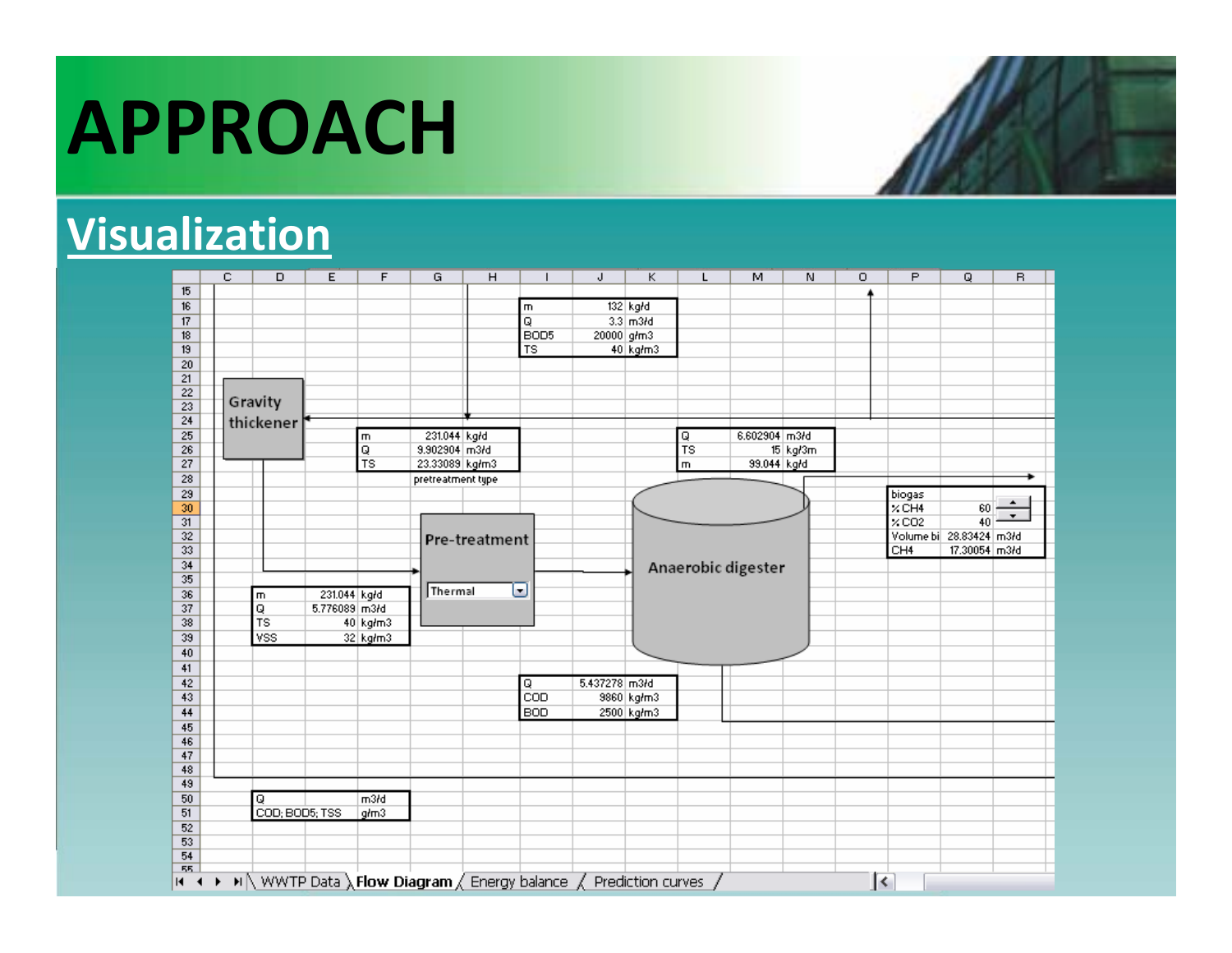## **BIG PICTURE**

### **Energy Visualization**

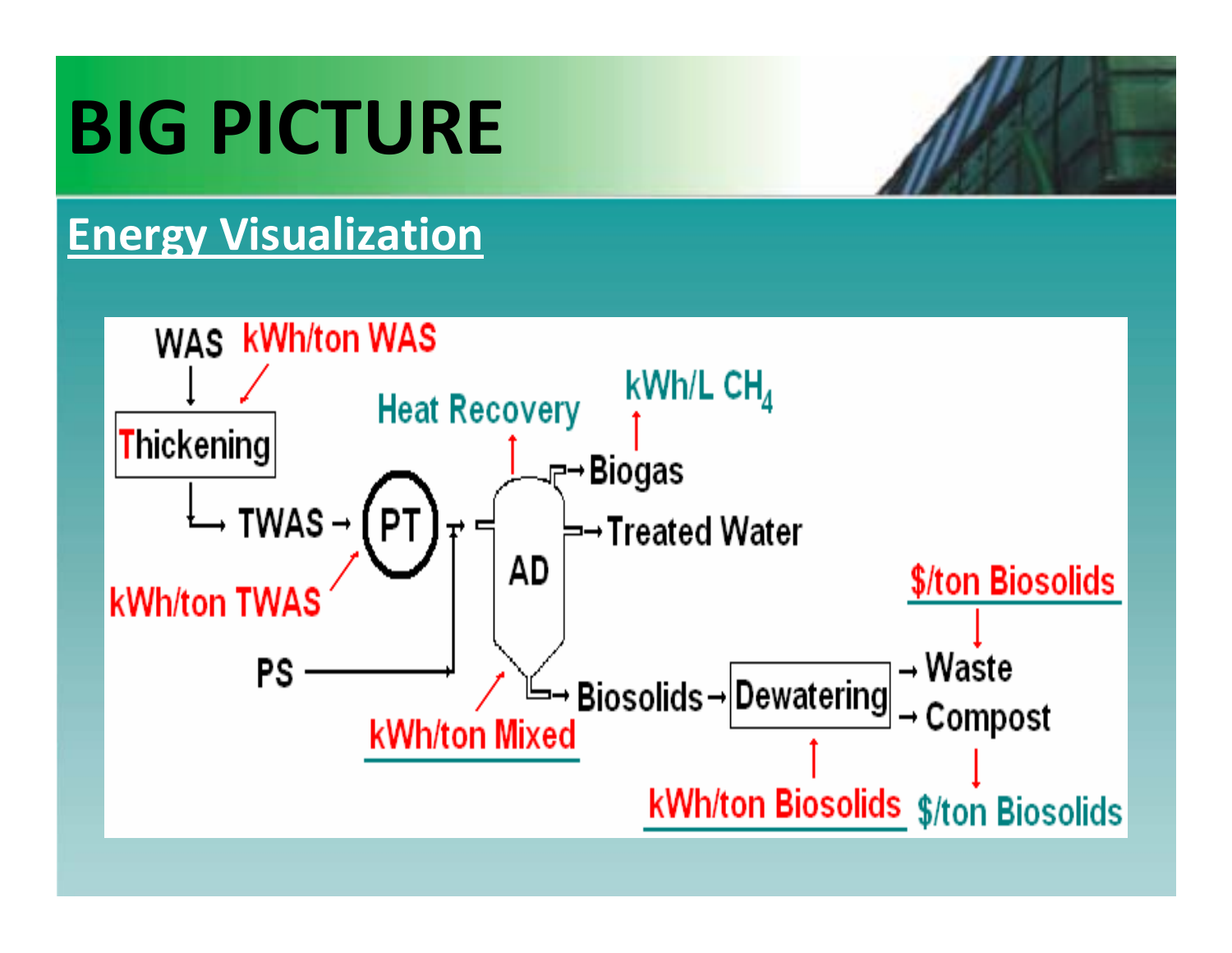# **BIG PICTURE**

### **Energy & Cost Analysis**

#### Pérez, et. al., 2008

Kilowatt-hour Per Day (Integration 1) Kilowatt-hour Per Day (Integration 2) Electricity Demand Per Year (Integration 1) Electricity Demand Per Year (Integration 2)

| 2,611.24 kWh/d    |  |
|-------------------|--|
| 118,651.72 SM     |  |
| $38,124.16$ \$/vr |  |

8.126.83

kWh/d

#### **Our Analysis**

| Kilowatt-hour Per Day P-T 70°C.    | .169.56    |  |
|------------------------------------|------------|--|
| Kilowatt-hour Per Dav P- L170°C i  | ו 16       |  |
| Electricity Demand Per Year (low)  |            |  |
| Electricity Demand Per Year (high) | 408,201.54 |  |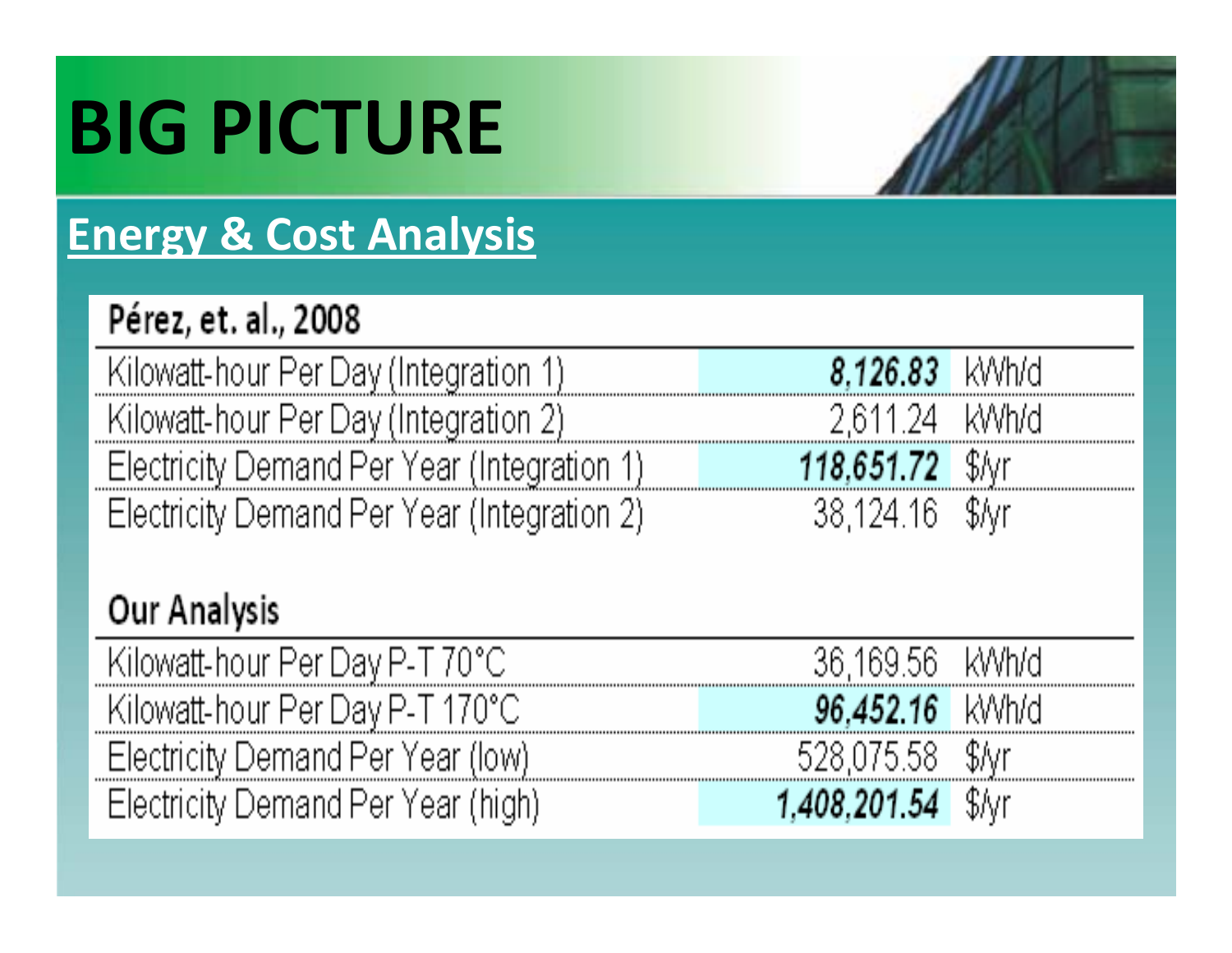### **MODEL SIMULATION**

#### **Walkthrough**

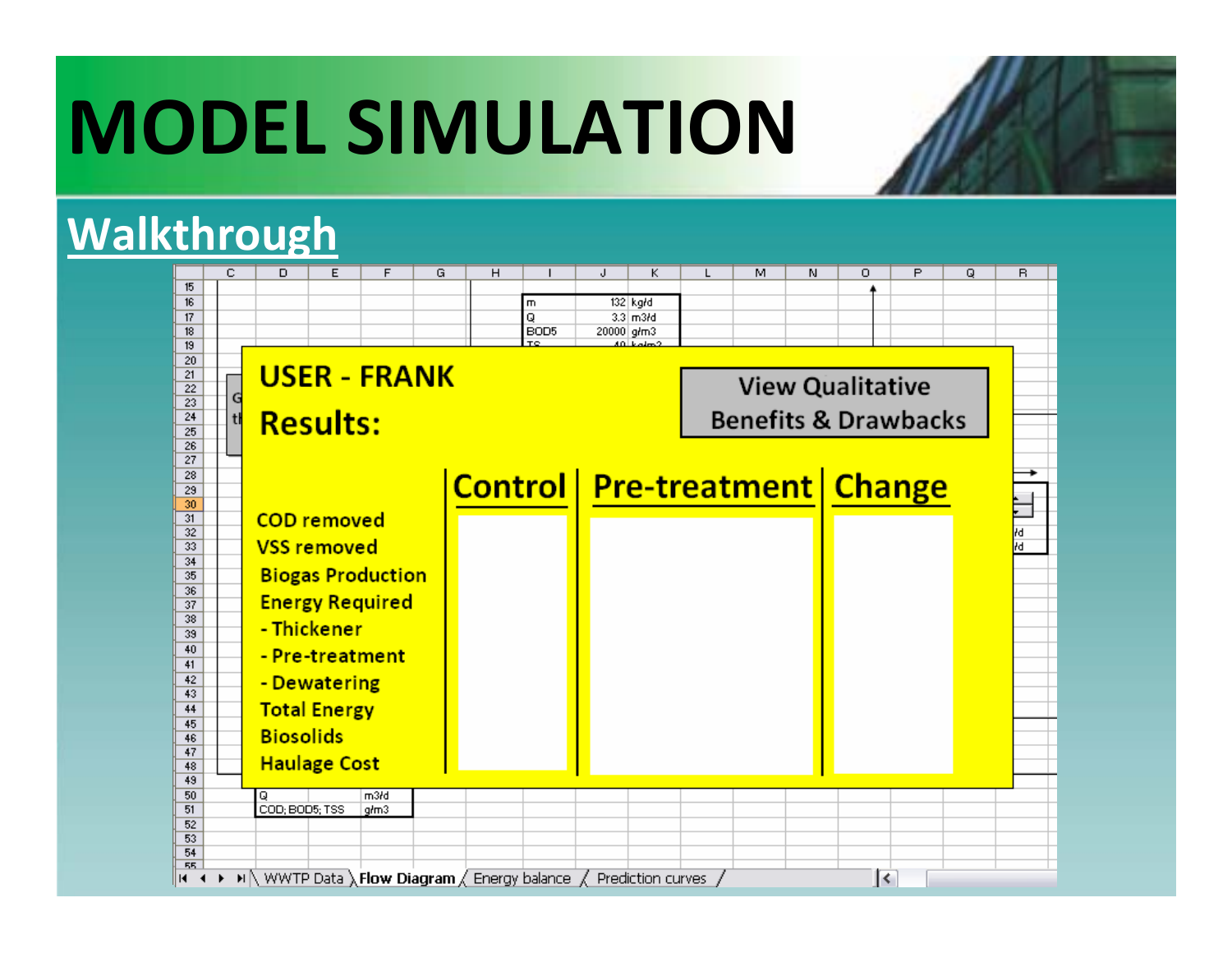## **SUMMARY**

### **Quite Briefly:**

**We aim to provide a quantitative sustainability analysis that clearly delineates benefits and drawbacks to P-T incorporation.**

**"…we must acknowledge the link between technical problem solving and economic/social/environmental elements to create appropriate solutions…" – EWB**